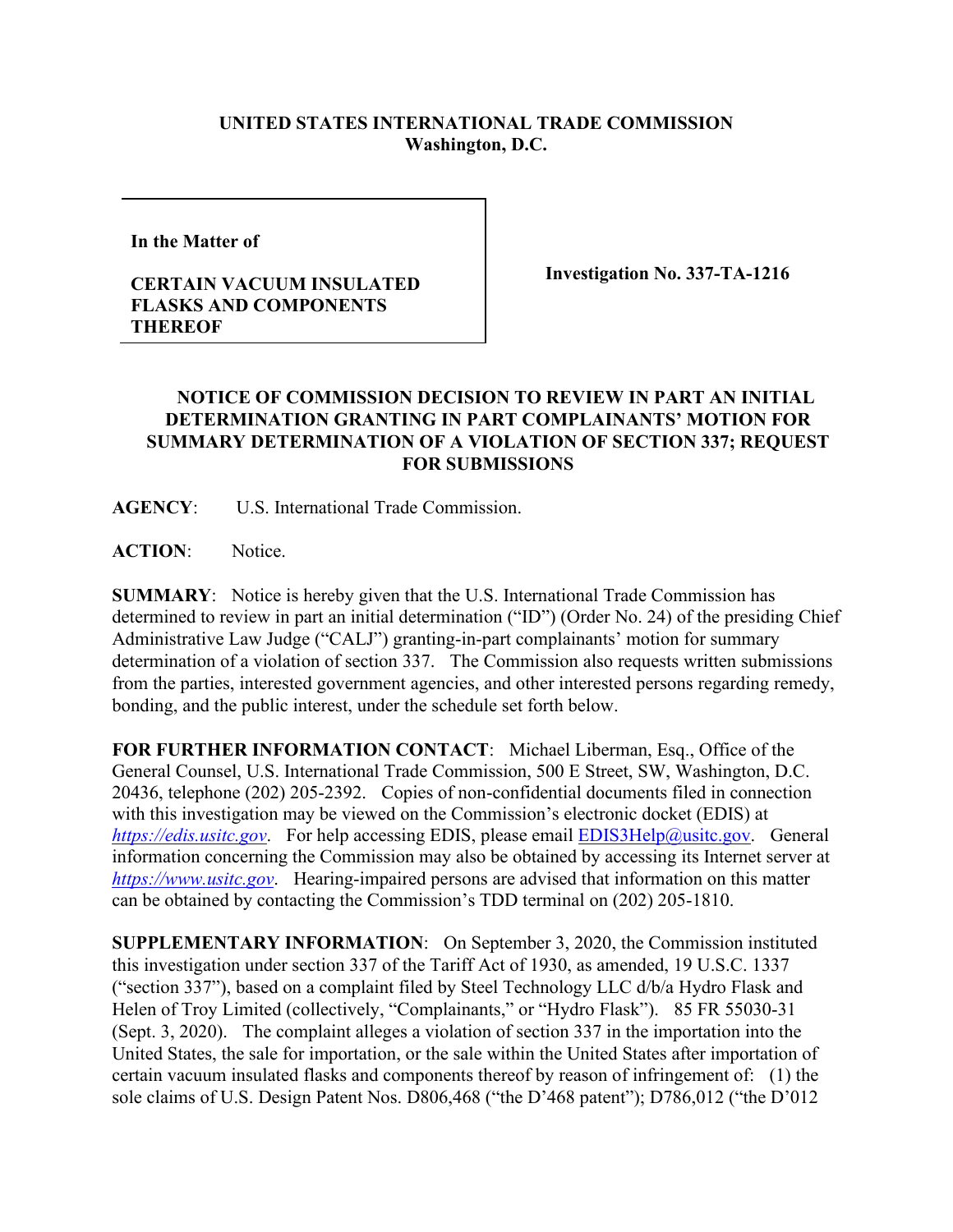patent") and D799,320 ("the D'320 patent"), respectively; and (2) U.S. Trademark Registration Nos. 4,055,784 ("the '784 trademark"); 5,295,365 ("the '365 trademark"); 5,176,888 ("the '888 trademark"); and 4,806,282 ("the '282 trademark"). The complaint also alleges the existence of a domestic industry. The notice of investigation names numerous respondents: Cangnan Kaiyisi E-Commerce Technology Co., Ltd.; Shenzhen Huichengyuan Technology Co., Ltd.; Sinbada Impex Co., Ltd.; Yongkang Huiyun Commodity Co., Ltd.; Wuyi Loncin Bottle Co., Ltd.; Zhejiang Yuchuan Industry & Trade Co., Ltd.; Zhejiang Yongkang Unique Industry & Trade Co., Ltd.; Suzhou Prime Gifts Co., Ltd.; Hangzhou Yuehua Technology Co., Ltd.; Guangzhou Yawen Technology Co., Ltd.; Jinhua City Ruizhi E-Commerce Co., Ltd.; Wo Ma Te (Tianjin) International Trade Co., Ltd.; and Shenzhen City Yaxin General Machinery Co., Ltd. (collectively, the "Defaulting Respondents"); Eddie Bauer, LLC; PSEB Holdings, LLC; Dunhuang Group a.k.a. DHgate; Everich and Tomic Houseware Co., Ltd.; HydroFlaskPup; Yiwu Honglu Daily Necessities Co., Ltd.; and Yiwu Houju E-commerce Firm. The Commission's Office of Unfair Import Investigations ("OUII") is also named as a party in this investigation. *Id*.

Subsequently, the Commission permitted Hydro Flask to amend the complaint and notice of investigation to: (1) assert the '012 patent against additional infringing products; (2) incorporate into the complaint the information and additional paragraphs included in Complainants' Supplemental Letter to the Commission of August 18, 2020; and (3) correct the corporate names of four non-appearing respondents – Yiwu Houju E-Commerce Firm; Jinhua City Ruizhi E-Commerce Co., Ltd.; Wo Ma Te (Tianjin) International Trade Co., Ltd.; and Shenzhen City Yaxin General Machinery Co., Ltd. Mot. at 1. Order No. 12 (Nov. 6, 2020), *unreviewed by* Notice (Nov. 24, 2020); *see* 85 FR 77239-40 (Dec. 1, 2020). The Commission also terminated the investigation as to certain other respondents based on a consent order and settlement agreement, or a settlement agreement, or a consent order stipulation and consent order: Eddie Bauer LLC and PSEB Holdings, LLC; DHgate; Everich and Tomic Houseware Co., Ltd. Order No. 13 (Nov. 30, 2020), *unreviewed by* Notice (Dec. 21, 2020); Order No. 17 (Jan. 27, 2021), *unreviewed by* Notice (Feb. 16, 2021); Order No. 19 (Feb. 19, 2021), *unreviewed by* Notice (Mar. 12, 2021). The Commission likewise terminated the investigation with respect to the '282 trademark. Order No. 16 (Jan. 11, 2021), *unreviewed by* Notice (Feb. 8, 2021).

On April 14, 2021, the Commission further found the Defaulting Respondents in default Order No. 21 (Mar. 22, 2021), *unreviewed* by Notice (Apr. 14, 2021). The Commission also permitted Hydro Flask to withdraw the amended complaint as to HydroFlaskPup, Yiwu Honglu Daily Necessities Co., Ltd., and Yiwu Houju E-commerce Firm. Order No. 22 (Apr. 7, 2021), *unreviewed by* Notice (Apr. 22, 2021).

On April 8, 2021, Hydro Flask filed a motion for summary determination of a violation of section 337 pursuant to Commission Rule  $210.16(c)(2)$  (19 CFR  $210.16(c)(2)$ ) to support its request for entry of a GEO with respect to all asserted patents and trademarks. OUII filed a response in support of the motion on August 9, 2021.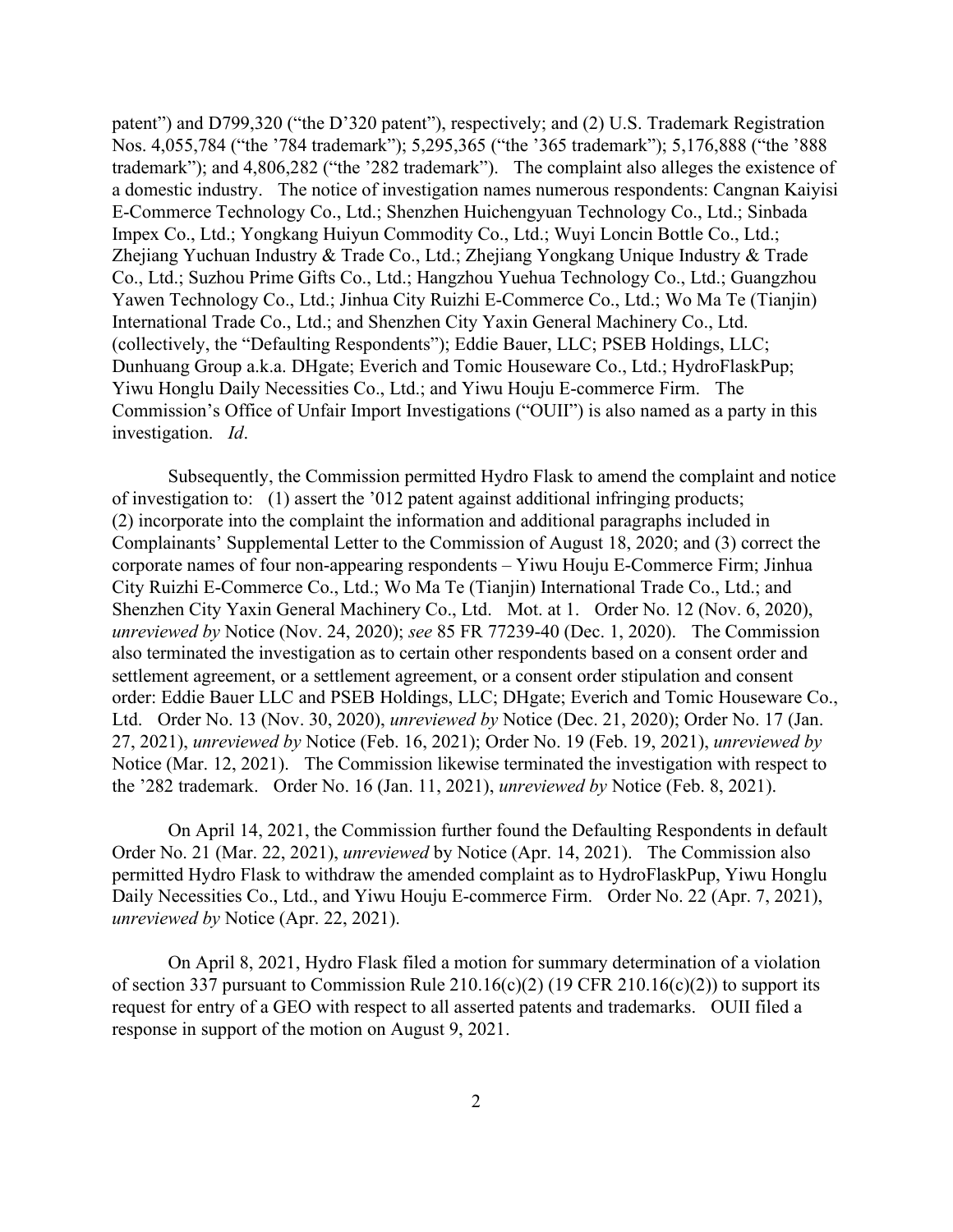On September 3, 2021, the CALJ issued the subject ID granting in part Hydro Flask's motion for summary determination. The ID finds that Hydro Flask has shown by reliable, probative, and substantial evidence that a violation of section 337 has occurred with respect to the '784, '365, and '888 trademarks, and the D'468, D'012, and D'320 patents, and that the domestic industry requirement is satisfied for the Asserted Trademarks and Patents. The ID finds that a violation has been established with respect to ten out of thirteen defaulting respondents: Cangnan Kaiyisi E-Commerce Technology Co., Ltd.; Yongkang Huiyun Commodity Co., Ltd.; Wuyi Loncin Bottle Co., Ltd.; ZhejiangYongkang Unique Industry & Trade Co., Ltd.; Suzhou Prime Gifts Co., Ltd.; Hangzhou Yuehua Technology Co., Ltd.; Guangzhou Yawen Technology Co., Ltd.; Jinhua City Ruizhi E-Commerce Co., Ltd.; Wo Ma Te (Tianjin) International Trade Co., Ltd.; and Shenzhen City Yaxin General Machinery Co., Ltd.

The ID also finds that no violation has been established as to respondents Shenzhen Huichengyuan Technology Co., Ltd.; Sinbada Impex Co., Ltd.; and Zhejiang Yuchuan Industry & Trade Co., Ltd.

The ID contains the CALJ's recommended determination on remedy and bonding ("RD"). The RD recommends issuance of a general exclusion order ("GEO") with respect to the asserted patents and trademarks. The RD does not recommend issuance of any cease and desist orders ("CDOs"). No petitions for review were filed.

Having examined the record of this investigation, the Commission has determined to review in part the subject ID. Specifically, the Commission has determined to review the ID's finding that Hydro Flask has satisfied the economic prong of the domestic industry requirement under Section 337(a)(3)(A). *See* ID at 89-92. On review, the Commission affirms the ID's findings that Hydro Flask has established a domestic industry under Section 337(a)(3)(A). Given the nature and extent of Hydro Flask's investments in plant and equipment as a whole, Hydro Flask is not a mere importer. As the ID correctly found, Hydro Flask conducts engineering, product development and design, quality assurance, customer support, research and development, product assembly and customization, and distribution in the United States and Hydro Flask's plant and equipment investments in these activities directed to the DI products are quantitatively and qualitatively significant. *See* ID at 89-92. The Commission notes that the nature and extent of Hydro Flask's investments distinguish this case from those in which complainants sought to establish a domestic industry almost entirely based on investments in sales, marketing, and/or distribution. As the Commission has previously stated, " '[w]hile marketing and sales activity, alone, may not be sufficient to meet the domestic industry test, those activities may be considered as part of the overall evaluation of whether or not a Complainant meets the economic prong.'" *Certain Solid State Storage Drives, Stacked Electronics Components, and Products Containing the Same*, Inv. No. 337-TA-1097, Commission Op. at 22 (June 29, 2018) (quoting *Certain Printing and Imaging Devices and Components Thereof*, Inv. No. 337-TA-690, Order No. 24 at 34 (Apr. 21, 2010) (denying summary determination on the economic prong of the domestic industry requirement). Chair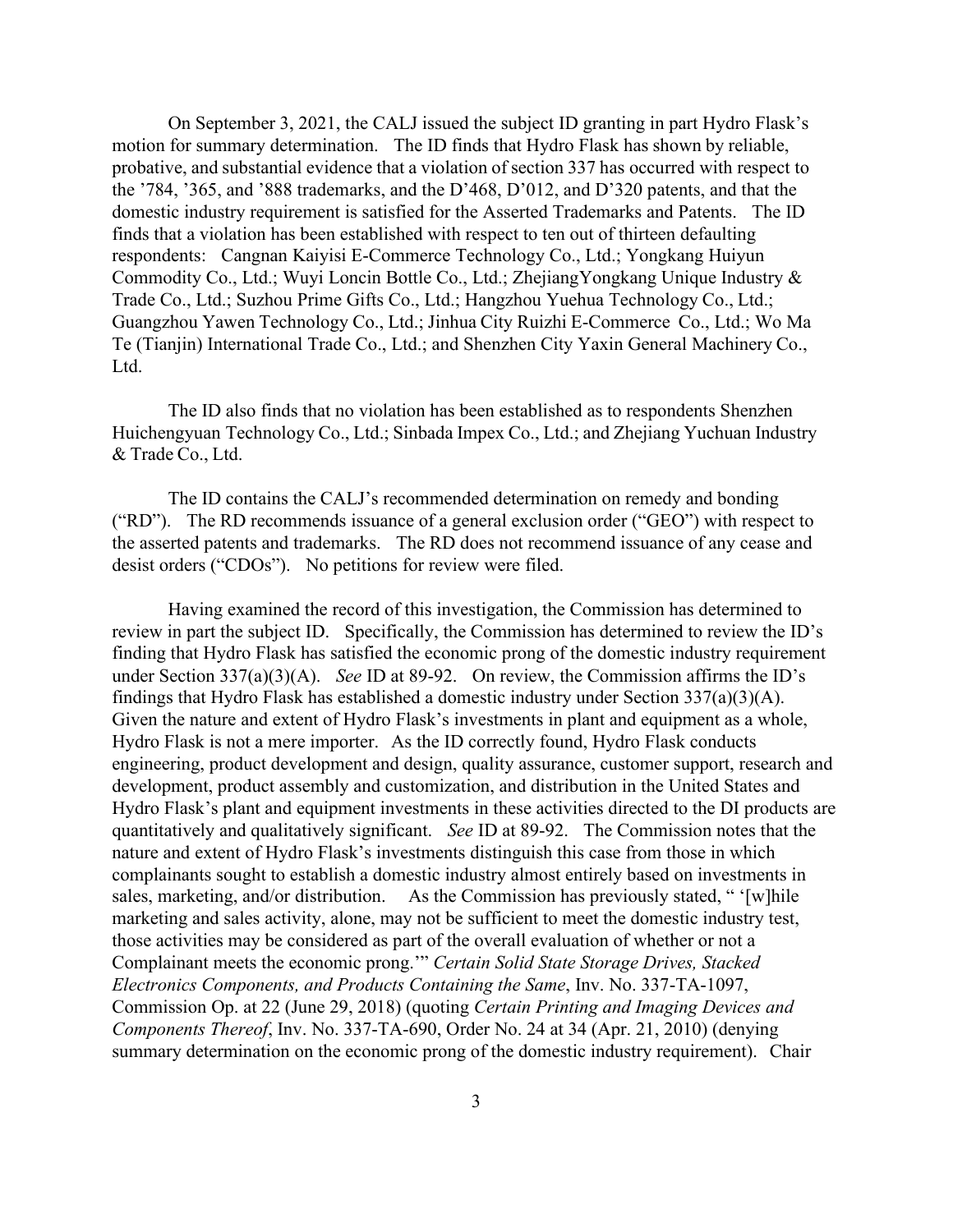Kearns notes that some of the claimed investments in plant and equipment appear to be for activities that would be carried out by a mere importer, such as distribution and customer support, and that the record does not allow a breakout of investments for such activities. In affirming the ALJ's grant of summary determination here, he finds that given the apparent amount of domestic investments for activities such as engineering, product development, research and development, and manufacturing, and the qualitative importance of these activities to this industry, it is unlikely that discounting the investments that are those of a mere importer would cause him to question the existence of a domestic industry.

In connection with the final disposition of this investigation, the Commission may issue an order that could result in the exclusion of the subject articles from entry into the United States. Accordingly, the Commission is interested in receiving written submissions that address the form of remedy, if any, that should be ordered. If a party seeks exclusion of an article from entry into the United States for purposes other than entry for consumption, the party should so indicate and provide information establishing that activities involving other types of entry either are adversely affecting it or likely to do so. For background, s*ee Certain Devices for Connecting Computers via Telephone Lines*, Inv. No. 337-TA-360, USITC Pub. No. 2843, Comm'n Op. at 7-10 (December 1994).

If the Commission contemplates some form of remedy, it must consider the effects of that remedy upon the public interest. The factors the Commission will consider include the effect that an exclusion order and/or cease and desist orders would have on (1) the public health and welfare, (2) competitive conditions in the U.S. economy, (3) U.S. production of articles that are like or directly competitive with those that are subject to investigation, and (4) U.S. consumers/ The Commission is therefore interested in receiving written submissions that address the aforementioned public interest factors in the context of this investigation.

If the Commission orders some form of remedy, the U.S. Trade Representative, as delegated by the President, has 60 days to approve, disapprove, or take no action on the Commission's action. See Presidential Memorandum of July 21, 2005, 70 *Fed. Reg.* 43251 (July 26, 2005). During this period, the subject articles would be entitled to enter the United States under bond, in an amount determined by the Commission and prescribed by the Secretary of the Treasury. The Commission is therefore interested in receiving submissions concerning the amount of the bond that should be imposed if a remedy is ordered. -

**WRITTEN SUBMISSIONS:** Parties to the investigation, interested government agencies, and any other interested parties are encouraged to file written submissions on the issues of remedy, the public interest, and bonding. Such submissions should address the recommended determination by the ALJ on remedy and bonding.

In their initial submissions, Complainants are requested to identify the remedy sought and Complainants Hydro Flask and OUII are requested to submit proposed remedial orders for the Commission's consideration. Hydro Flask is also requested to state the dates on which the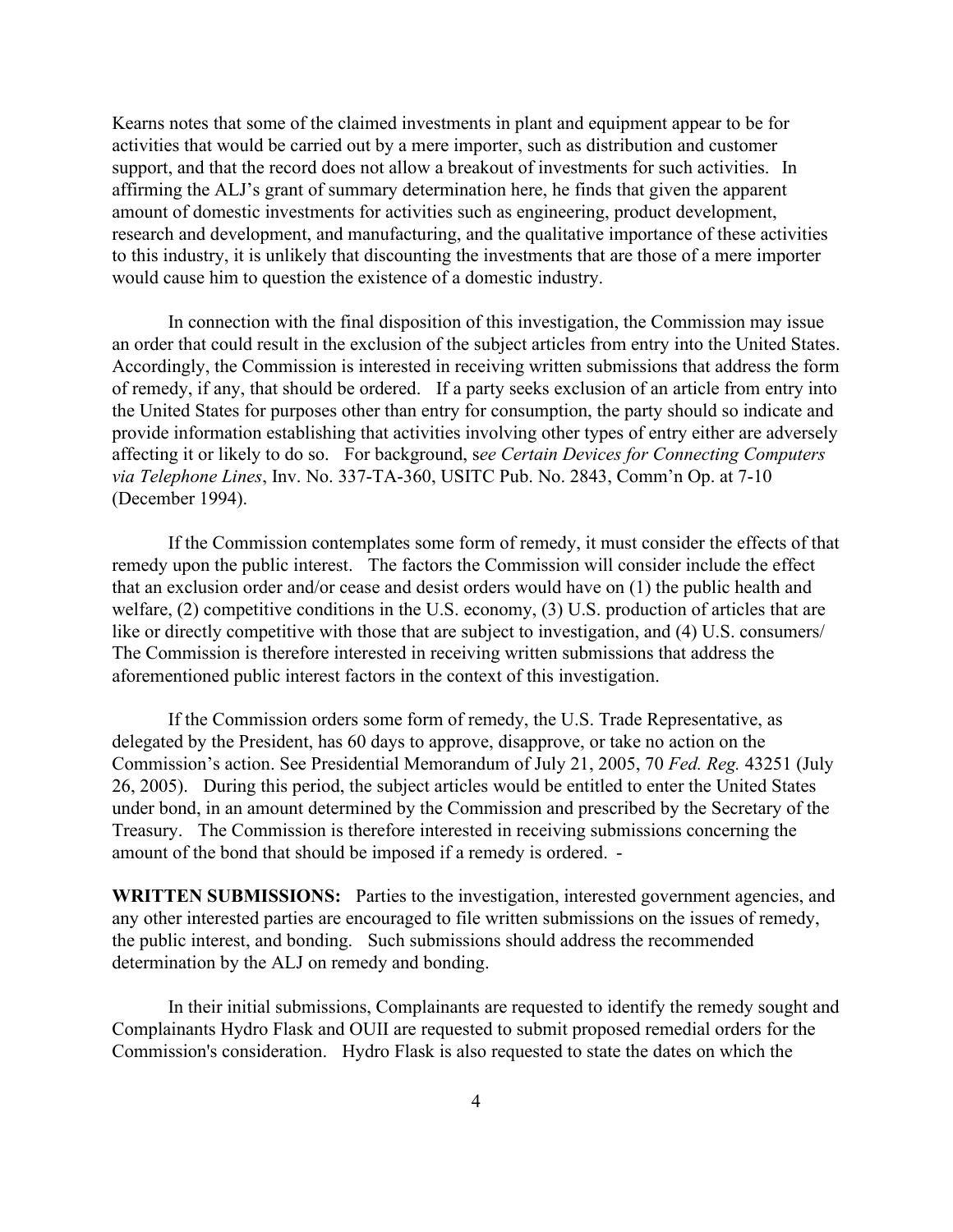asserted patents expire, to provide the HTSUS subheadings under which the accused products are imported, and to supply the names of all known importers of the products at issue in this investigation. The initial written submissions and proposed remedial orders must be filed no later than close of business on November 4, 2021. Reply submissions must be filed no later than the close of business on November 11, 2021. No further submissions on these issues will be permitted unless otherwise ordered by the Commission.

Persons filing written submissions must file the original document electronically on or before the deadlines stated above. The Commission's paper filing requirements in 19 CFR 210.4(f) are currently waived. 85 FR 15798 (March 19, 2020). Submissions should refer to the investigation number ("Inv. No. 337-TA-1216") in a prominent place on the cover page and/or the first page. (*See* Handbook for Electronic Filing Procedures, https://www.usitc.gov/secretary/documents/handbook on filing procedures.pdf). Persons with questions regarding filing should contact the Secretary at (202) 205-2000.

Any person desiring to submit a document to the Commission in confidence must request confidential treatment by marking each document with a header indicating that the document contains confidential information. This marking will be deemed to satisfy the request procedure set forth in Rules 201.6(b) and 210.5(e)(2) (19 CFR 201.6(b) & 210.5(e)(2)). Documents for which confidential treatment by the Commission is sought will be treated accordingly. A redacted non-confidential version of the document must also be filed simultaneously with any confidential filing. All information, including confidential business information and documents for which confidential treatment is properly sought, submitted to the Commission for purposes of this Investigation may be disclosed to and used: (i) by the Commission, its employees and Offices, and contract personnel (a) for developing or maintaining the records of this or a related proceeding, or (b) in internal investigations, audits, reviews, and evaluations relating to the programs, personnel, and operations of the-Commission including under 5 U.S.C. Appendix 3; or (ii) by U.S. government employees and contract personnel1, solely for cybersecurity purposes. All non-confidential written submissions will be available for public inspection at the Office of the Secretary and on EDIS.

The authority for the Commission's determination is contained in section 337 of the Tariff Act of 1930, as amended, 19 U.S.C. 1337, and in Part 210 of the Commission's Rules of Practice and Procedure, 19 CFR Part 210.